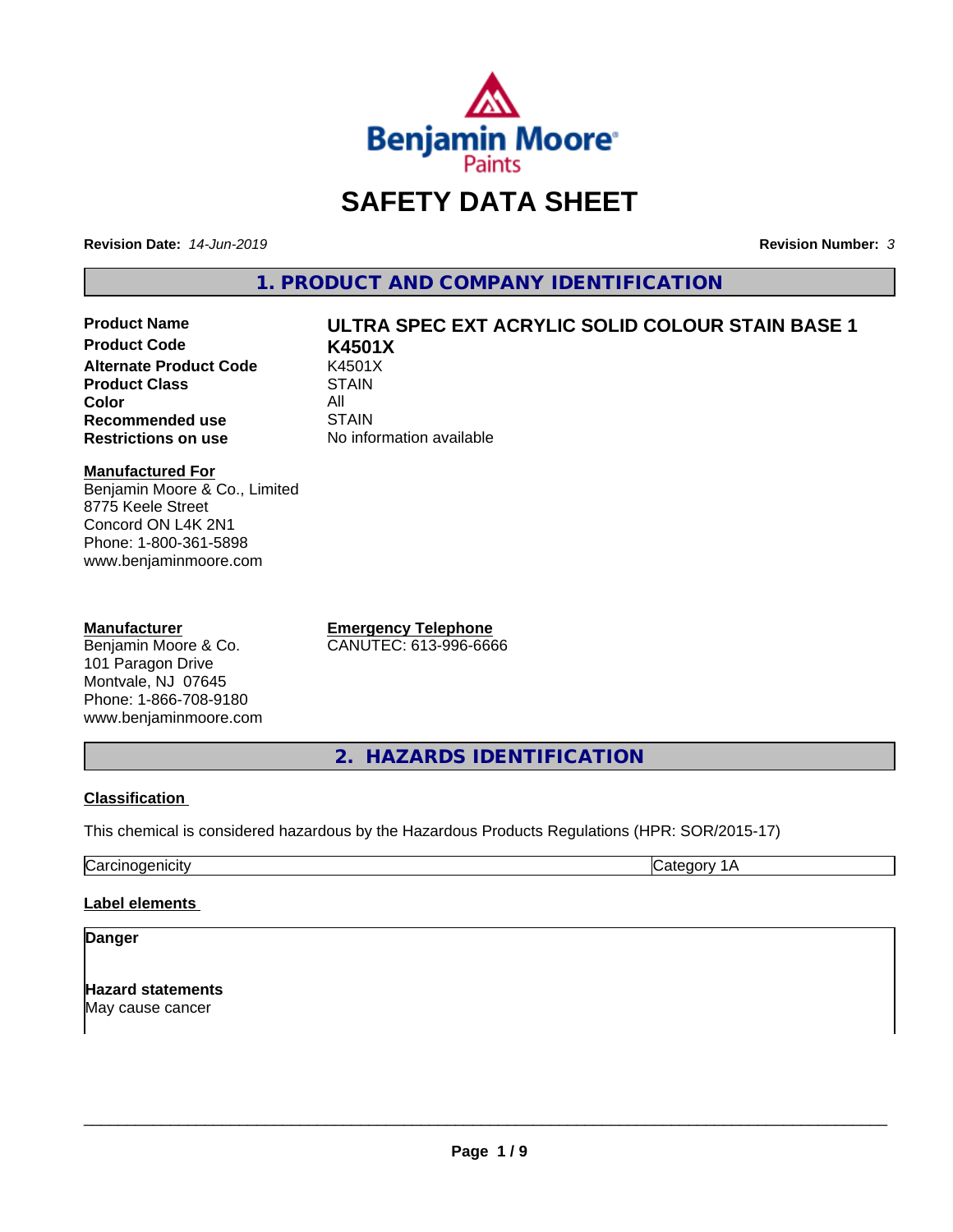

**Appearance** liquid **CODO** *Appearance liquid* **Odor** *CODO CODO* **<b>***CODO CODO CODO CODO CODO* 

#### **Precautionary Statements - Prevention**

Obtain special instructions before use Do not handle until all safety precautions have been read and understood Use personal protective equipment as required

#### **Precautionary Statements - Response**

IF exposed or concerned: Get medical advice/attention

#### **Precautionary Statements - Storage**

Store locked up

#### **Precautionary Statements - Disposal**

Dispose of contents/container to an approved waste disposal plant

#### **Other information**

No information available

### **3. COMPOSITION INFORMATION ON COMPONENTS**

| <b>Chemical name</b>               | CAS No.    | Weight-%       | <b>Hazardous Material</b><br>registry number<br>(HMIRA registry #) | Date HMIRA filed and<br>Information Review Act date exemption granted<br>(if applicable) |
|------------------------------------|------------|----------------|--------------------------------------------------------------------|------------------------------------------------------------------------------------------|
| Titanium dioxide                   | 13463-67-7 | 7 - 13%        |                                                                    |                                                                                          |
| Limestone                          | 1317-65-3  | - 5%           |                                                                    |                                                                                          |
| Zinc oxide                         | 1314-13-2  | - 5%           |                                                                    |                                                                                          |
| Diatomaceous earth                 | 61790-53-2 | $-5%$          |                                                                    |                                                                                          |
| Silica, crystalline                | 14808-60-7 | $0.1 - 0.25%$  |                                                                    |                                                                                          |
| Sodium C14-C16 olefin<br>sulfonate | 68439-57-6 | $0.1 - 0.25\%$ |                                                                    |                                                                                          |

\*The exact percentage (concentration) of composition has been withheld as a trade secret

## **4. FIRST AID MEASURES**

**General Advice** No hazards which require special first aid measures.

**Eye Contact Exercise 2.1 All 2.5 All 2.5 All 2.6 All 2.6 All 2.6 All 2.6 All 2.6 All 2.6 All 2.6 All 2.6 All 2.6 All 2.6 All 2.6 All 2.6 All 2.6 All 2.6 All 2.6 All 2.6 All 2.6 All 2.6 All 2.6 All 2.6 All 2.6 All 2.6 Al** minutes and consult a physician.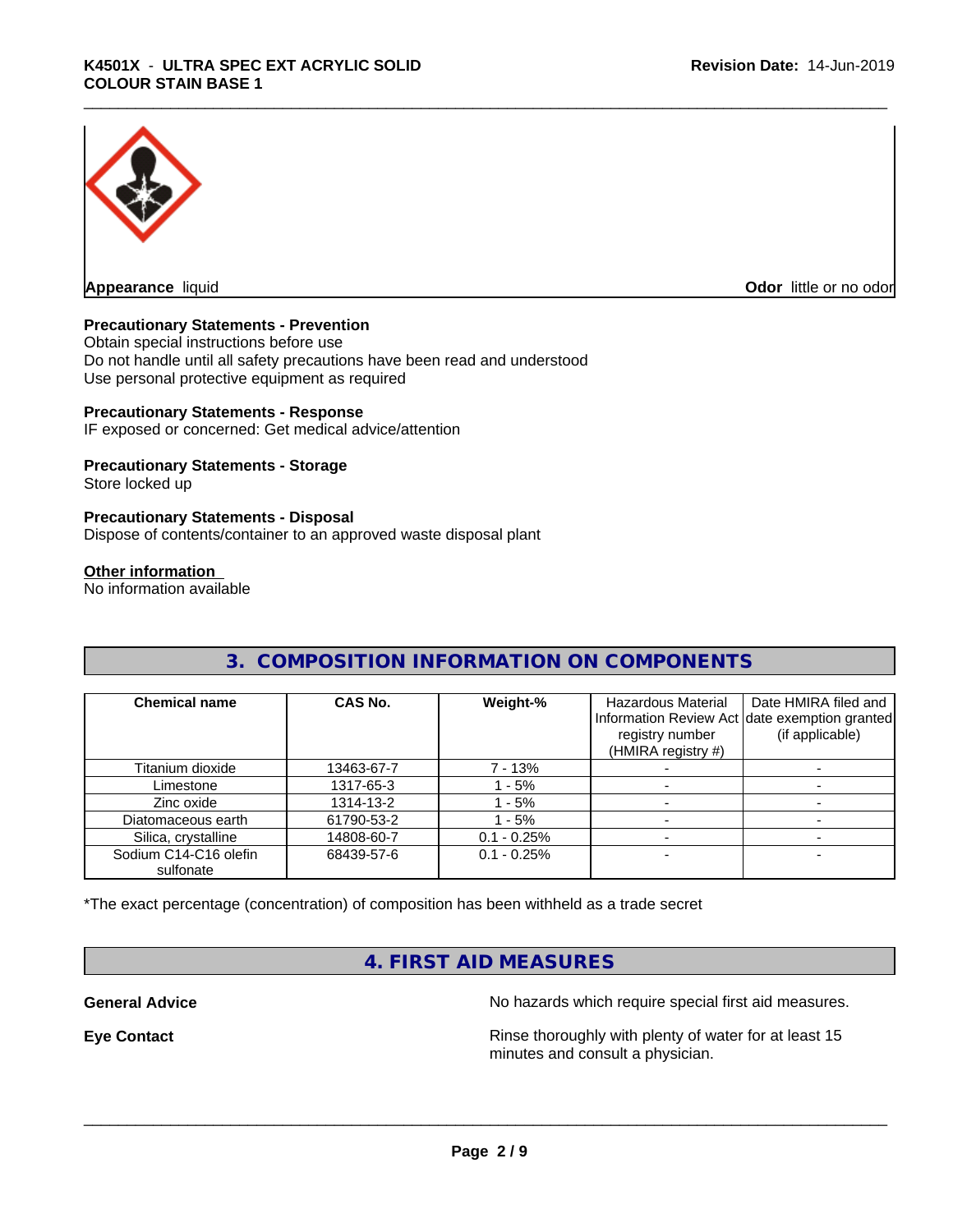| <b>Skin Contact</b>                    | Wash off immediately with soap and plenty of water while<br>removing all contaminated clothes and shoes. |
|----------------------------------------|----------------------------------------------------------------------------------------------------------|
| <b>Inhalation</b>                      | Move to fresh air. If symptoms persist, call a physician.                                                |
| Ingestion                              | Clean mouth with water and afterwards drink plenty of<br>water. Consult a physician if necessary.        |
| <b>Most Important Symptoms/Effects</b> | None known.                                                                                              |
| <b>Notes To Physician</b>              | Treat symptomatically.                                                                                   |

**5. FIRE-FIGHTING MEASURES**

| <b>Suitable Extinguishing Media</b>                                              | Use extinguishing measures that are appropriate to local<br>circumstances and the surrounding environment.<br>As in any fire, wear self-contained breathing apparatus<br>pressure-demand, MSHA/NIOSH (approved or equivalent)<br>and full protective gear.<br>Closed containers may rupture if exposed to fire or<br>extreme heat.<br>No.<br>No. |  |  |
|----------------------------------------------------------------------------------|--------------------------------------------------------------------------------------------------------------------------------------------------------------------------------------------------------------------------------------------------------------------------------------------------------------------------------------------------|--|--|
| Protective equipment and precautions for firefighters                            |                                                                                                                                                                                                                                                                                                                                                  |  |  |
| <b>Specific Hazards Arising From The Chemical</b>                                |                                                                                                                                                                                                                                                                                                                                                  |  |  |
| Sensitivity to mechanical impact                                                 |                                                                                                                                                                                                                                                                                                                                                  |  |  |
| <b>Sensitivity to static discharge</b>                                           |                                                                                                                                                                                                                                                                                                                                                  |  |  |
| <b>Flash Point Data</b><br>Flash point (°F)<br>Flash Point (°C)<br><b>Method</b> | Not applicable<br>Not applicable<br>Not applicable                                                                                                                                                                                                                                                                                               |  |  |
| <b>Flammability Limits In Air</b>                                                |                                                                                                                                                                                                                                                                                                                                                  |  |  |
| Lower flammability limit:<br><b>Upper flammability limit:</b>                    | Not applicable<br>Not applicable                                                                                                                                                                                                                                                                                                                 |  |  |
| Health: 1<br><b>Flammability: 0</b><br>NFPA                                      | <b>Instability: 0</b><br><b>Special: Not Applicable</b>                                                                                                                                                                                                                                                                                          |  |  |
| <b>NFPA Legend</b><br>0 - Not Hazardous                                          |                                                                                                                                                                                                                                                                                                                                                  |  |  |

- 
- 1 Slightly
- 2 Moderate
- 3 High
- 4 Severe

*The ratings assigned are only suggested ratings, the contractor/employer has ultimate responsibilities for NFPA ratings where this system is used.*

*Additional information regarding the NFPA rating system is available from the National Fire Protection Agency (NFPA) at www.nfpa.org.*

### **6. ACCIDENTAL RELEASE MEASURES**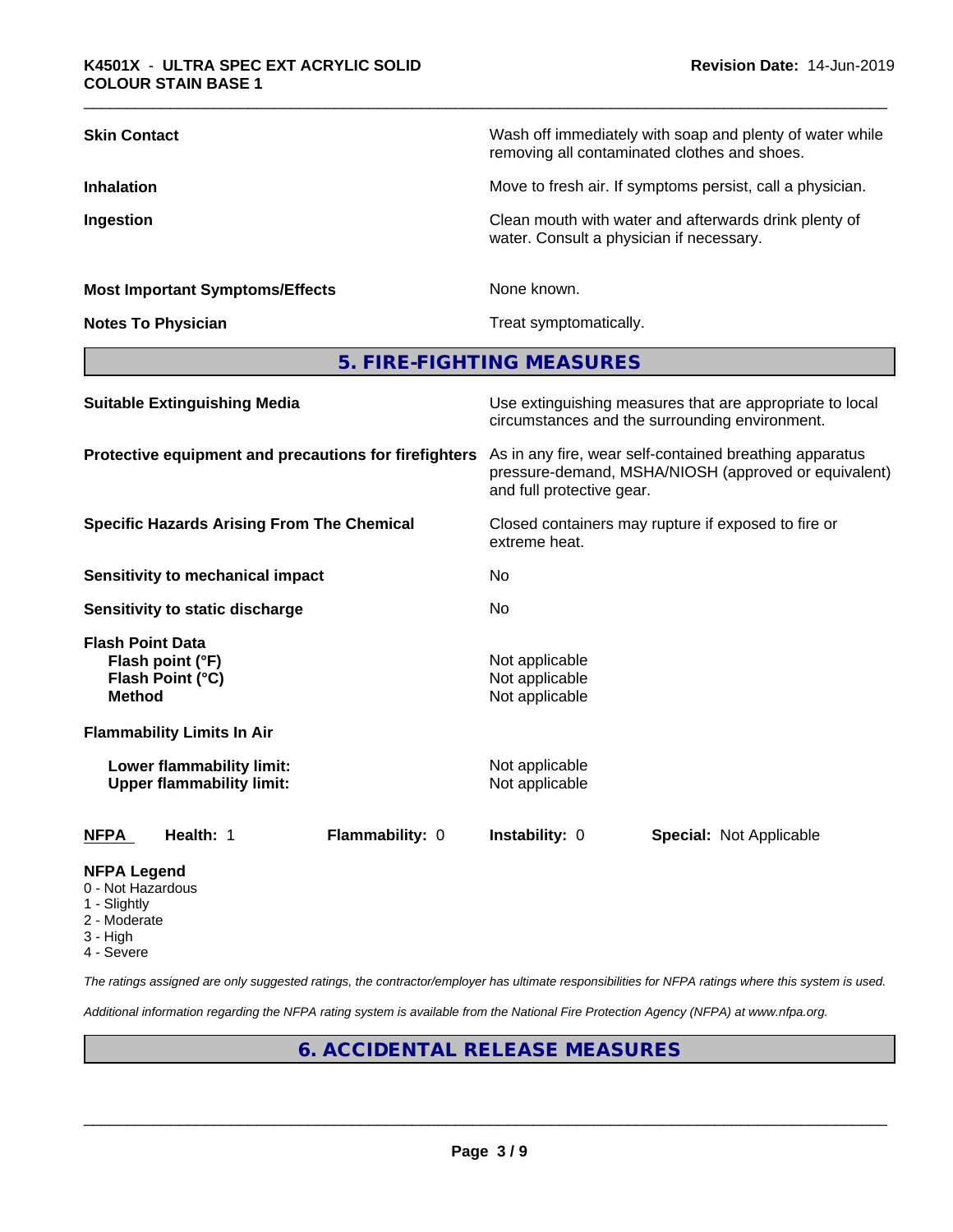**Personal Precautions Precautions Personal Precautions Avoid contact with skin, eyes and clothing. Ensure** adequate ventilation.

**Other Information Determined Information Prevent further leakage or spillage if safe to do so.** 

**Environmental precautions** See Section 12 for additional Ecological Information.

**Methods for Cleaning Up Example 20 Soak** up with inert absorbent material. Sweep up and shovel into suitable containers for disposal.

#### **7. HANDLING AND STORAGE**

**Handling Handling Avoid contact with skin, eyes and clothing. Avoid breathing Handling Avoid breathing Avoid breathing** vapors, spray mists or sanding dust. In case of insufficient ventilation, wear suitable respiratory equipment.

**Storage Keep container tightly closed. Keep out of the reach of Keep Keep container tightly closed. Keep out of the reach of** 

#### **Incompatible Materials Incompatible Materials No information available**

**8. EXPOSURE CONTROLS/PERSONAL PROTECTION**

children.

#### **Exposure Limits**

| <b>Chemical name</b> | <b>ACGIH TLV</b>                | <b>Alberta</b>                  | <b>British Columbia</b>         | <b>Ontario</b>                 | Quebec                          |
|----------------------|---------------------------------|---------------------------------|---------------------------------|--------------------------------|---------------------------------|
| Titanium dioxide     | 10 mg/m $3$ - TWA               | 10 mg/m $3$ - TWA               | 10 mg/m $3$ - TWA               | 10 mg/m $3$ - TWA              | 10 mg/m $3$ - TWAEV             |
|                      |                                 |                                 | $3 \text{ mg/m}^3$ - TWA        |                                |                                 |
| Limestone            | N/E                             | 10 mg/m $3$ - TWA               | 10 mg/m $3$ - TWA               | N/E                            | 10 mg/m $3$ - TWAEV             |
|                      |                                 |                                 | $3$ mg/m <sup>3</sup> - TWA     |                                |                                 |
|                      |                                 |                                 | $20 \text{ mg/m}^3$ - STEL      |                                |                                 |
| Zinc oxide           | $2 \text{ mg/m}^3$ - TWA        | $2 \text{ mg/m}^3$ - TWA        | $2 \text{ mg/m}^3$ - TWA        | $2 \text{ mg/m}^3$ - TWA       | 10 mg/m $3$ - TWAEV             |
|                      | 10 $mq/m^3$ - STEL              | 10 $mq/m3$ - STEL               | 10 mg/m $3 -$ STEL              | $10 \text{ mg/m}^3$ - STEL     | $5 \text{ mg/m}^3$ - TWAEV      |
|                      |                                 |                                 |                                 |                                | 10 $mq/m3$ - STEV               |
| Diatomaceous earth   | N/E                             | N/E                             | 4 mg/m <sup>3</sup> - TWA       | N/E                            | $6 \text{ mg/m}^3$ - TWAEV      |
|                      |                                 |                                 | 1.5 mg/m $3$ - TWA              |                                |                                 |
| Silica, crystalline  | $0.025$ mg/m <sup>3</sup> - TWA | $0.025$ mg/m <sup>3</sup> - TWA | $0.025$ mg/m <sup>3</sup> - TWA | $0.10$ mg/m <sup>3</sup> - TWA | $0.1$ mg/m <sup>3</sup> - TWAEV |

#### **Legend**

ACGIH - American Conference of Governmental Industrial Hygienists Alberta - Alberta Occupational Exposure Limits

British Columbia - British Columbia Occupational Exposure Limits

Ontario - Ontario Occupational Exposure Limits

Quebec - Quebec Occupational Exposure Limits

N/E - Not established

**Personal Protective Equipment**

**Engineering Measures Ensure** Ensure adequate ventilation, especially in confined areas.

**Eye/Face Protection** Safety glasses with side-shields. **Skin Protection Protection Protective gloves and impervious clothing. Respiratory Protection In case of insufficient ventilation wear suitable respiratory** equipment.

**Hygiene Measures Avoid contact with skin, eyes and clothing. Remove and Avoid contact with skin, eyes and clothing. Remove and Avoid contact with skin, eyes and clothing. Remove and** wash contaminated clothing before re-use. Wash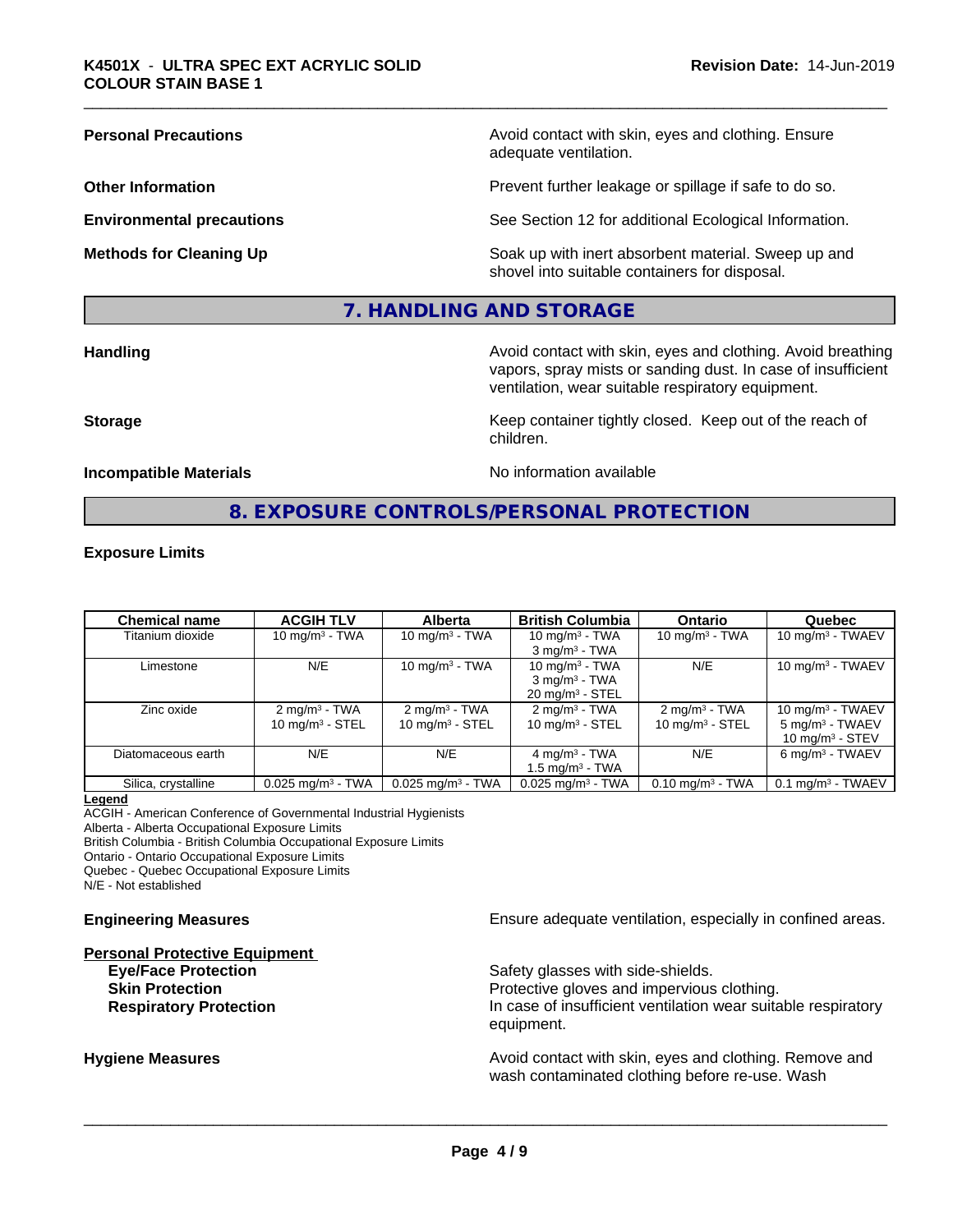thoroughly after handling.

#### **9. PHYSICAL AND CHEMICAL PROPERTIES**

**Appearance** liquid **Odor** little or no odor **Odor Threshold** No information available **Density (Ibs/gal)** 10.1 - 10.5<br> **Specific Gravity** 1.21 - 1.26 **Specific Gravity pH pH**  $\blacksquare$ **Viscosity (cps)** No information available **Solubility(ies)** No information available **Water solubility**<br> **Evaporation Rate**<br> **Evaporation Rate**<br> **Evaporation Rate Vapor pressure**<br> **Vapor density**<br> **Vapor density**<br> **Vapor density**<br> **Vapor density Wt. % Solids** 35 - 45 **Vol. % Solids** 25 - 35 **Wt. % Volatiles** 55 - 65 **Vol. % Volatiles VOC Regulatory Limit (g/L)** < 100 **Boiling Point (°F)** 212 **Boiling Point (°C)** 100 **Freezing point (°F)** 32 **Freezing Point (°C) Flash point (°F)**<br> **Flash Point (°C)**<br> **Flash Point (°C)**<br> **Compare Server All Alta Annual Mothematic Not applicable Flash Point (°C)**<br>Method **Flammability** (solid, gas) **Upper flammability limit:**<br> **Lower flammability limit:** Not applicable Not applicable **Lower flammability limit:**<br> **Autoignition Temperature (°F)** Not applicable havailable **Autoignition Temperature (°F) Autoignition Temperature (°C)**<br> **Decomposition Temperature (°F)** No information available **Decomposition Temperature (°F) Decomposition Temperature (°C)**<br> **Partition coefficient**<br> **Partition coefficient**<br> **No** information available **Partition coefficient** 

**Evaporation Rate** No information available **No information available**<br>35 - 45 **Not applicable**<br>Not applicable

### **10. STABILITY AND REACTIVITY**

| <b>Reactivity</b>                         | Not Applicable                           |
|-------------------------------------------|------------------------------------------|
| <b>Chemical Stability</b>                 | Stable under normal conditions.          |
| <b>Conditions to avoid</b>                | Prevent from freezing.                   |
| <b>Incompatible Materials</b>             | No materials to be especially mentioned. |
| <b>Hazardous Decomposition Products</b>   | None under normal use.                   |
| <b>Possibility of hazardous reactions</b> | None under normal conditions of use.     |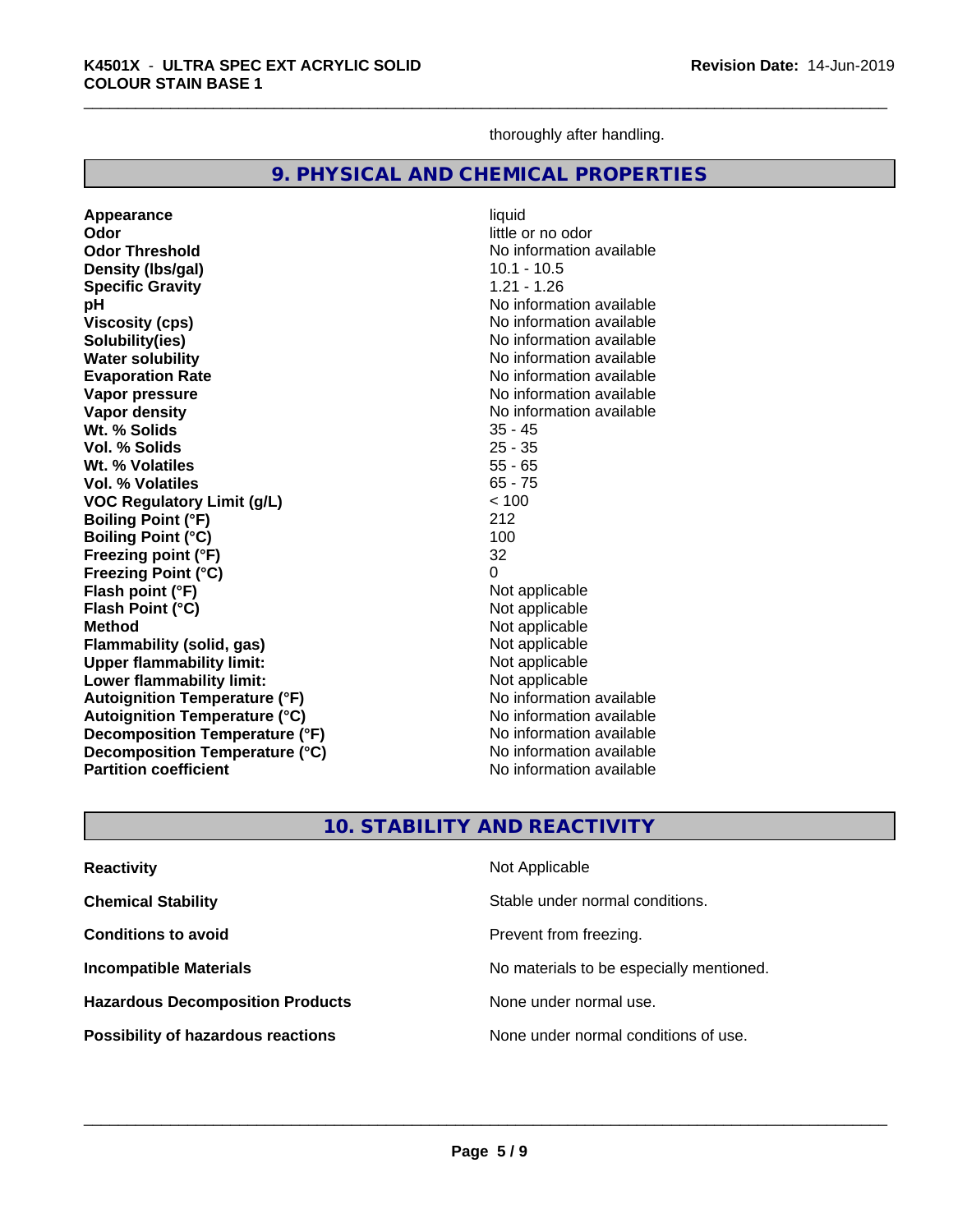# **11. TOXICOLOGICAL INFORMATION**

| Information on likely routes of exposure                                                                                                                                                                                                                                                                                         |  |
|----------------------------------------------------------------------------------------------------------------------------------------------------------------------------------------------------------------------------------------------------------------------------------------------------------------------------------|--|
| <b>Principal Routes of Exposure</b><br>Eye contact, skin contact and inhalation.                                                                                                                                                                                                                                                 |  |
| <b>Acute Toxicity</b><br><b>Product Information</b><br>No information available                                                                                                                                                                                                                                                  |  |
| Symptoms related to the physical, chemical and toxicological characteristics                                                                                                                                                                                                                                                     |  |
| No information available<br><b>Symptoms</b>                                                                                                                                                                                                                                                                                      |  |
| Delayed and immediate effects as well as chronic effects from short and long-term exposure                                                                                                                                                                                                                                       |  |
| May cause slight irritation<br>Eye contact<br>Substance may cause slight skin irritation. Prolonged or<br><b>Skin contact</b><br>repeated contact may dry skin and cause irritation.<br>May cause irritation of respiratory tract.<br><b>Inhalation</b><br>Ingestion may cause gastrointestinal irritation, nausea,<br>Ingestion |  |
| vomiting and diarrhea.<br>No information available.<br><b>Sensitization</b><br>No information available.<br><b>Neurological Effects</b><br><b>Mutagenic Effects</b><br>No information available.<br>No information available.<br><b>Reproductive Effects</b><br>No information available.                                        |  |
| <b>Developmental Effects</b><br>No information available.<br><b>Target organ effects</b><br>No information available.<br><b>STOT - single exposure</b><br>Causes damage to organs through prolonged or repeated<br><b>STOT - repeated exposure</b><br>exposure if inhaled.                                                       |  |
| No information available.<br>Other adverse effects<br>No information available.<br><b>Aspiration Hazard</b>                                                                                                                                                                                                                      |  |

**Numerical measures of toxicity**

#### **The following values are calculated based on chapter 3.1 of the GHS document**

**ATEmix (oral)** 28697 mg/kg

#### **Component Information**

| Chemical name                   | Oral LD50            | Dermal LD50             | Inhalation LC50 |
|---------------------------------|----------------------|-------------------------|-----------------|
| Titanium dioxide                | > 10000 mg/kg (Rat)  |                         |                 |
| 13463-67-7                      |                      |                         |                 |
| Zinc oxide                      | $>$ 5000 mg/kg (Rat) |                         |                 |
| 1314-13-2                       |                      |                         |                 |
| Silica, crystalline             | $= 500$ mg/kg (Rat)  |                         |                 |
| 14808-60-7                      |                      |                         |                 |
| Sodium C14-C16 olefin sulfonate | $= 2310$ mg/kg (Rat) | $= 6300$ mg/kg (Rabbit) |                 |
| 68439-57-6                      |                      |                         |                 |

#### **Carcinogenicity**

*The information below indicateswhether each agency has listed any ingredient as a carcinogen:.*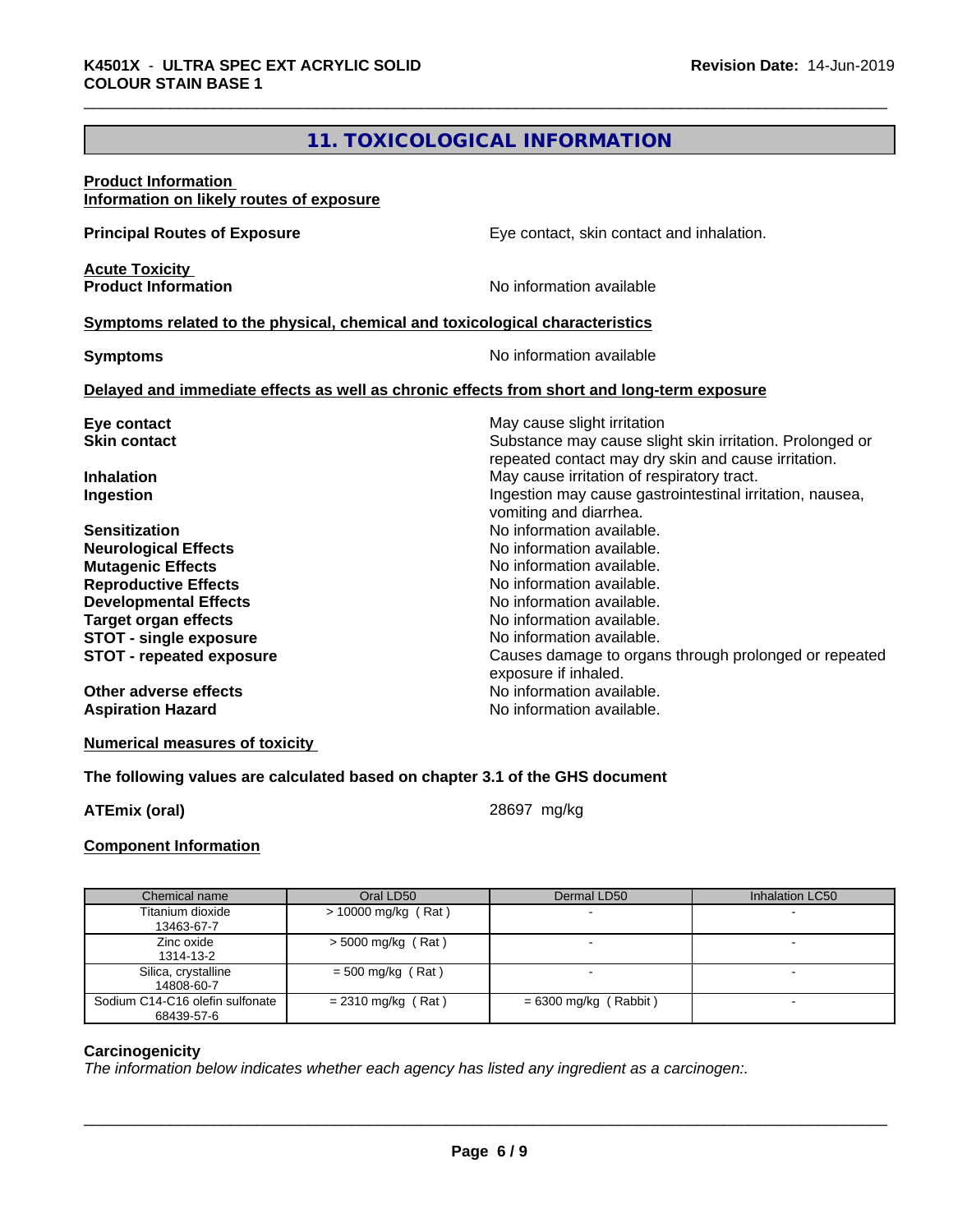| <b>Chemical name</b> | <b>IARC</b>                    | NTP                    |
|----------------------|--------------------------------|------------------------|
|                      | 2B - Possible Human Carcinogen |                        |
| Titanium dioxide     |                                |                        |
|                      | 1 - Human Carcinogen           | Known Human Carcinogen |
| Silica, crystalline  |                                |                        |

• Crystalline Silica has been determined to be carcinogenic to humans by IARC (1) when in respirable form. Risk of cancer depends on duration and level of inhalation exposure to spray mist or dust from sanding the dried paint.• Although IARC has classified titanium dioxide as possibly carcinogenic to humans (2B), their summary concludes:

"No significant exposure to titanium dioxide is thought to occur during the use of products in which titanium dioxide is bound to other materials, such as paint."

#### **Legend**

IARC - International Agency for Research on Cancer NTP - National Toxicity Program OSHA - Occupational Safety & Health Administration

**12. ECOLOGICAL INFORMATION**

### **Ecotoxicity Effects**

The environmental impact of this product has not been fully investigated.

#### **Product Information**

#### **Acute Toxicity to Fish**

No information available

#### **Acute Toxicity to Aquatic Invertebrates**

No information available

#### **Acute Toxicity to Aquatic Plants**

No information available

#### **Persistence / Degradability**

No information available.

#### **Bioaccumulation**

No information available.

#### **Mobility in Environmental Media**

No information available.

#### **Ozone**

No information available

#### **Component Information**

#### **Acute Toxicity to Fish**

#### Titanium dioxide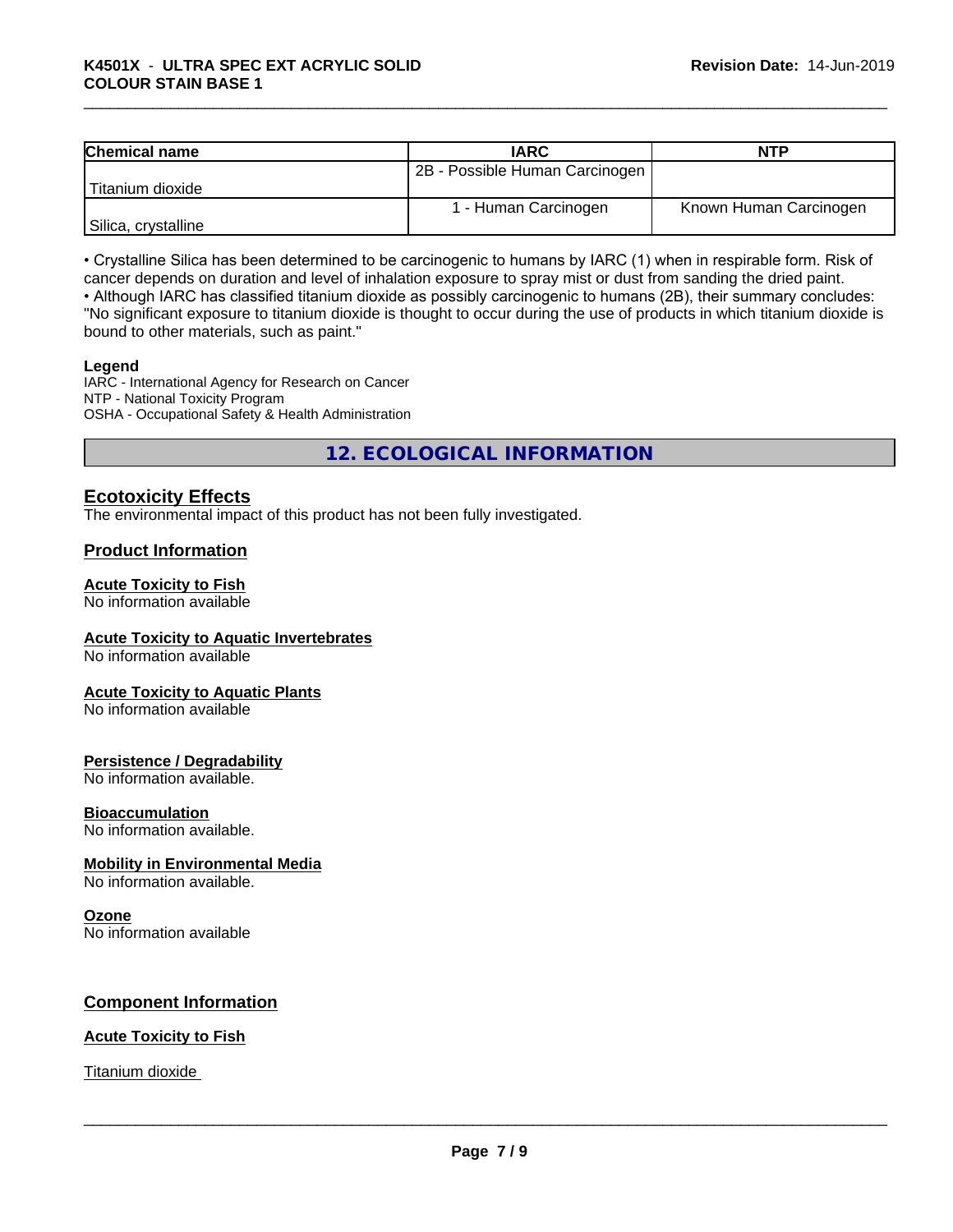$LC50:$  > 1000 mg/L (Fathead Minnow - 96 hr.)

#### **Acute Toxicity to Aquatic Invertebrates**

No information available

#### **Acute Toxicity to Aquatic Plants**

No information available

**13. DISPOSAL CONSIDERATIONS**

**Waste Disposal Method** Mateur Dispose of in accordance with federal, state, provincial, and local regulations. Local requirements may vary, consult your sanitation department or state-designated environmental protection agency for more disposal options.

#### **14. TRANSPORT INFORMATION**

**TDG** Not regulated

**ICAO / IATA** Not regulated

**IMDG / IMO** Not regulated

# **15. REGULATORY INFORMATION**

#### **International Inventories**

| <b>TSCA: United States</b> | Yes - All components are listed or exempt. |
|----------------------------|--------------------------------------------|
| <b>DSL: Canada</b>         | Yes - All components are listed or exempt. |

#### **National Pollutant Release Inventory (NPRI)**

#### **NPRI Parts 1- 4**

This product contains the following Parts 1-4 NPRI chemicals:

*None*

**NPRI Part 5** This product contains the following NPRI Part 5 Chemicals:

*None*

#### **WHMIS Regulatory Status**